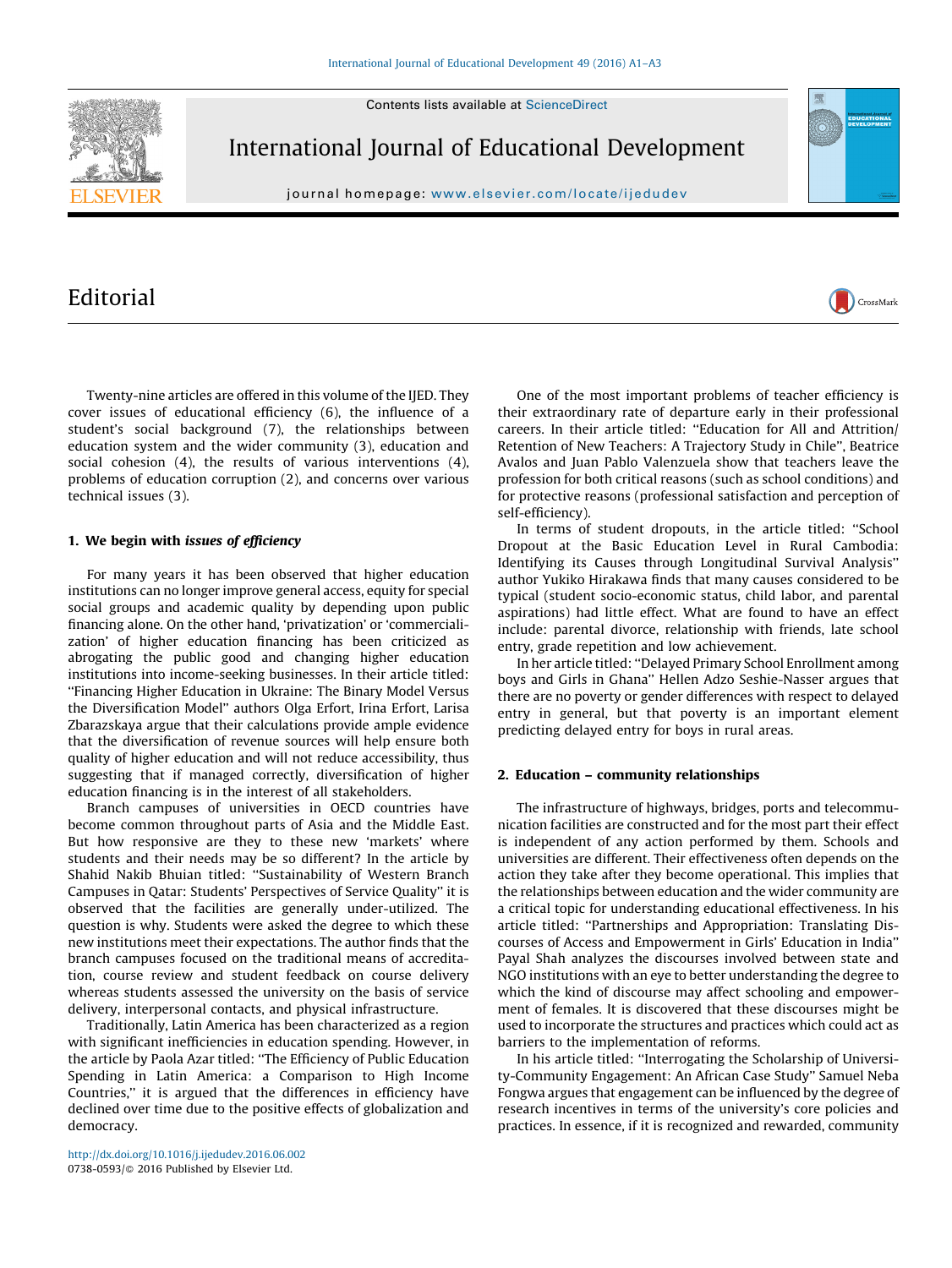engagement is more likely to be a recognizable aspect of faculty operations

In their article titled: ''How and What Knowledge do Universities and Academics Transfer to Industry in African Low-Income Countries? Evidence from the Stage of University – Industry Linkages in Mozambique'' Nelson Casimiro Zavale and Elisio Macamo point out knowledge is transferred through informal mechanisms (meetings, internships, employment, and consultancies) rather than through 'disembodied knowledge' (patents and technology prototypes).

### 3. Education and corruption

Beginning in the 1990's in transition countries it was discovered that educational institutions could be corrupted. Faculty allowed bribes in exchange for grades; ministers allowed bribes in exchange for accreditation; admission committees allowed bribes in exchange for admission to select programs of training ([Heyne](#page-2-0)[man, 2004](#page-2-0)). Then it was discovered that these problems had both monetary and non-monetary aspects (better grades might be awarded to friends or family members; research data could be falsified; plagiarism became common as the technologies changed). Then it was discovered that the sum of these elements could have adverse economic consequences for the individual, the institutions and the nation ([Heyneman, Anderson and Nuraliyeva,](#page-2-0) [2009\)](#page-2-0) and though not identical in every part of the world, it was discovered that these processes were world-wide in experience ([Heyneman, 2009, 2013\)](#page-2-0).

In their article titled ''The Internal Dynamics of Privatized Public Education: Fee-Charging Supplementary Tutoring Provided by Teachers in Cambodia'' Mark Bray, Magda Kobakhidze, Junyan Liu and Wei Zhang investigate the tendency for public school teachers to offer private tutoring, often to their own students, in large classes on public school property. The paper discusses the ramifications of this practice, the factors which contribute to it.

In the paper titled ''The Impact of Unofficial out-of-pocket payments on satisfaction with education in post-communist countries'' Nazim Habibov and Chi Ho Cheung argue that private payments decline as the quality of education improves but if the quality of education deteriorates the negative impact of making unofficial payments grows.

#### 4. Education and social cohesion

Public schools were originally constituted as mechanisms to influence citizenship ([Heyneman and Todoric-Bebic, 2000](#page-2-0)). This purpose has sometimes been neglected in lieu of the significant attention being devoted to economic and human capital objectives. Now the original purpose of public school is being re-discovered ([Heyneman, 2002/](#page-2-0)3). Several papers address social cohesion issues in volume 49.

Mitsuko Matsumoto explores the relationship between education and the cause of civil conflict in the paper titled: ''Three Strands of Explanations on Root Causes of Civil War in Low-Income and Weak States in Sub-Saharan Africa: Implications for Education''. The argument is that some conflicts are caused by grievances; others by the low opportunity cost to rebellion; and still others by the role of the ruling elites and the state. The paper explores the ways in which education may fuel each of the causes.

Their paper titled: ''To Madrasahs or Not to Madrasahas: The Question and Correlates of Enrolment in Islamic Schools in Bangladesh'' M. Niaz Asadullah and Nazmul Chaudhury argue that unrecognized madrasahas are more common in rural areas but that only 7% of household have children who attend. If there is a choice of schools, religion plays only a small factor in the choosing religious schools. Rather the dominant factor in determining

Madraslaha attendance is poverty. The presence of NGOs and the availability of satellite dishes also helped lower madrasaha demand.

In the paper titled: ''Educational Achievement at Schools: Assessing the Effect of the Civil Conflict Using a Pseudo-Panel of Schools'' Silvia Consuelo Gomez Soler points out that civil conflict reduces academic achievement in both reading and Mathematics. The paper mentions that there is a negative association between intensity of conflict and levels of performance in math and language.

In the article titled: ''Organic and Institutional Views of Learning in Northern Uganda: Toward a Theory of Dichotomous Education in Postwar Contexts'' Alison Willis argues that teachers conceptualized learning in two ways. One was dependent on culture and village life; another was dependent on organized or institutionalized schooling. When the former was decimated by war, when family units and village life were destroyed, communities rely upon institutional education to raise children.

#### 5. The influence of social background

As money is to economics, social background is to sociology and social policy. No characteristic of education has been more closely studied and none seems as important today. Five articles focus on social background in volume 49.

In the article titled: ''Family Economic Status, Cultural Capital, and Academic Achievement: The Case of Taiwan'' Shiuh-Tarng Cheng mentions that the association between socio-economic status and academic achievement is weak but that parental cultural capital is a strong influence. In the article titled: ''The Barriers and Enablers to Education among Scheduled Caste and Scheduled Tribe Adolescent Girls in Northern Karnataka, South India: A Qualitative Study'' Lalitha Bhagavatheeswaran, Sapna Nair, Hollie Stone, Shajy Isac, Tejaswini Hiremath, Raghavendra T, Kumar Vadde, Mahesh Doddamane, H.S. Srikantamurthy, Lori Heise, Charlotte Watts, Michele Schweisfurth, Paranita Bhattacharjee and Tara Beattie point out that there are multiple barriers to disadvantaged castes and scheduled tribes operating at the individual, family, community and school level. On the other hand there were also multiple enablers present to help them. In the paper titled: ''Enabling Environments for Equity, Access, and Quality Education Post-2015: Lessons from South Africa and Tanzania,'' Merridy Wilson-Strydom and Mari-Anne Okkolin find that some students are able to attend universities in spite of the low rates of participation of their gender and class and that they are assisted by numerous enablers within the school, family and community.

In the paper titled: ''Does Community Involvement Affect Teacher Effort? Assessing Learning Impacts of Free Primary Education in Kenya'' Julius Favourite Atuhurra argues that the policy of making public primary education free of private cost had the effect of lowering the academic achievement in general but most clearly among low income students. The declines are associated with low teacher efforts and community disengagement. In the paper titled: ''Effects of Parental Health Shocks on Children's Schooling: Evidence from Andhra Pradesh, India'' Sowmya Dhanaraj points out that health shocks among poor families had adverse effects across several generations. The death or long term disease of a parent implies the inability to invest in education and the lasting impact on children of the next generation.

#### 6. Private tutoring

Increased competition for entry into elite and specialized training has generated a significant wave of private tutoring